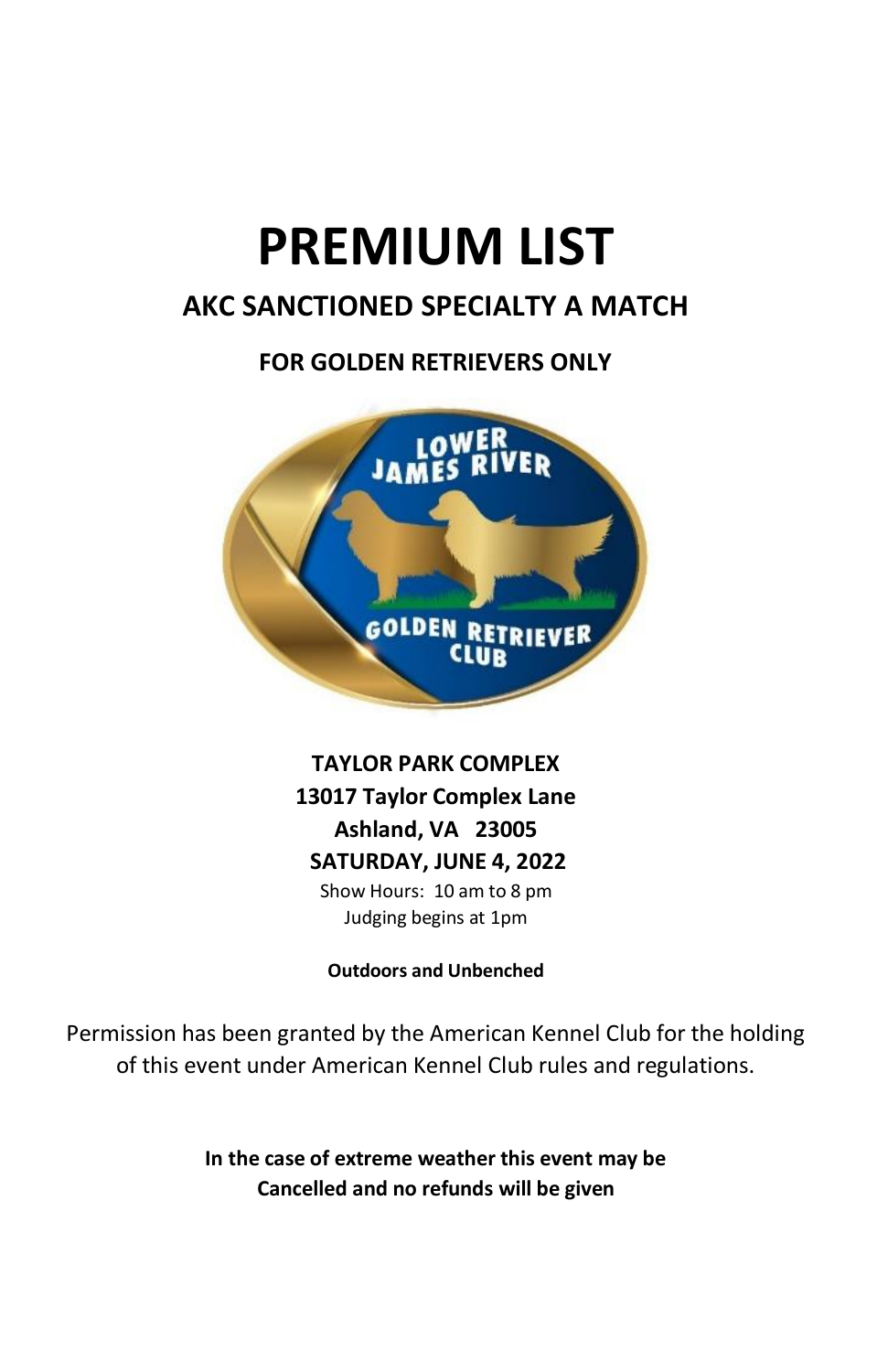#### **Judge: Ms. Jan Grasso**

1300 White Oak Rd Fredericksburg, VA 22405

**Major Champion Pointed dogs may not be entered. Professional Handlers are permitted to exhibit and handle only those dogs that they own or co-own. No Championship points will be awarded**

# **CLASSES OFFERED:**

Puppy: 4-6 Puppy: 6-12 Puppy: 12-18 Bred-By Exhibitor American Bred Open Veterans (at least 7yrs of age on the day of show, and may be spayed/neutered) Junior showmanship

### **AWARDS**

Ribbons for class placements 1-4 Rosette Offered for Best Puppy in Match Rosette Offered for Best Adult in Match Rosette Offered for Best Veteran in Match

**Veterinarian in Attendance: 24 Hour Veterinary Care:**

**Pet Acupuncture Veterinary** 

P.O. Box 2590 3312 Cary Street Mechanicsville, VA 23116 Richmond, VA 23221 804-306-5819 804-353-9000

 **& Wellness SVC Emergency Center**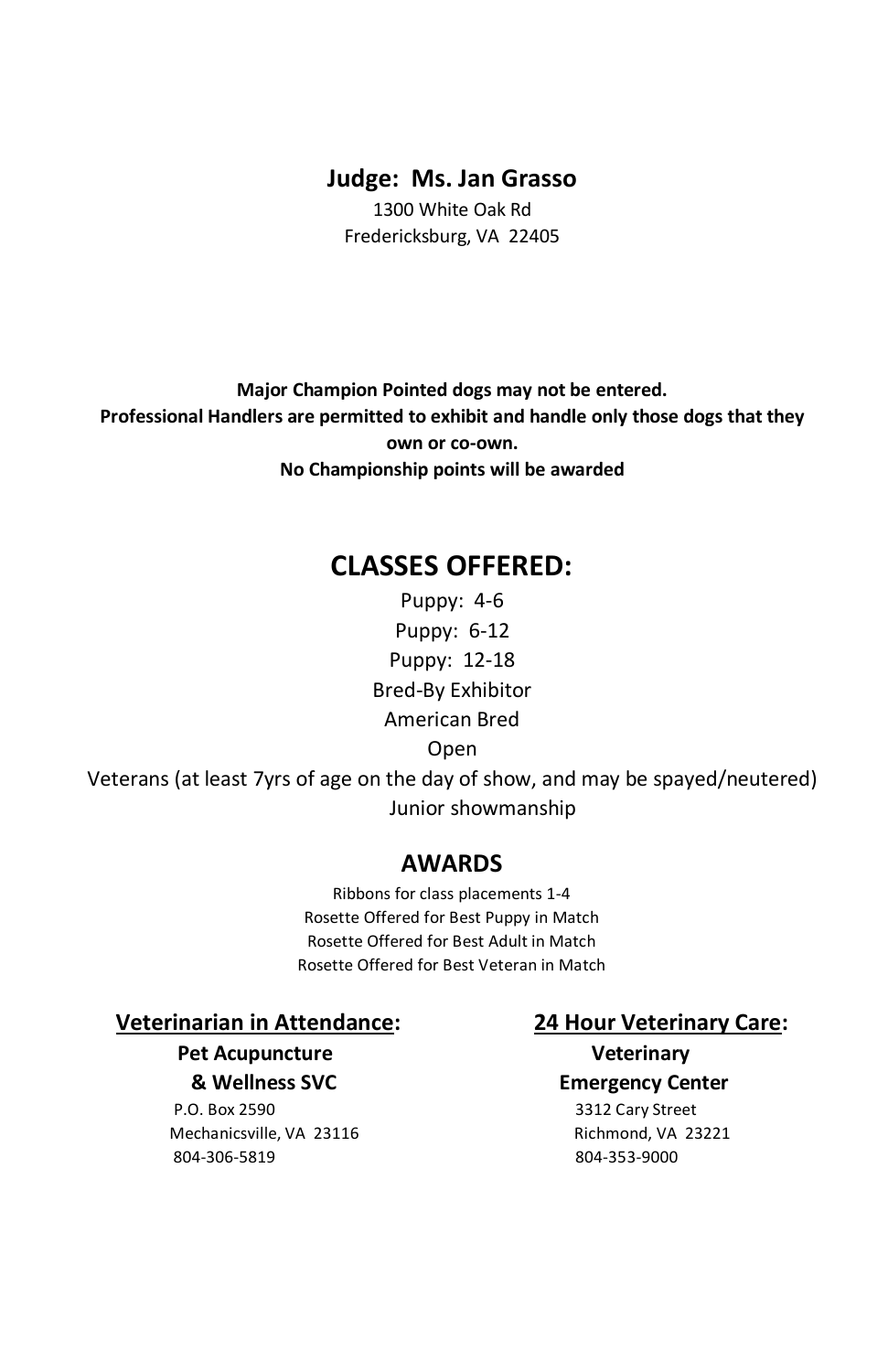#### **Event Committee**: Chair: Terry Peace

 7558 Quail Run Lane Mechanicsville, VA 23116 804-445-6242

 Secretary: Carolyn Aigner 8373 Little Florida Road Mechanicsville, VA 23111 804-382-5377 With: Jim Cohen, Cathy Duffer, Nancy Sherick, Cathy Canoles

## **LOWER JAMES RIVER GOLDEN RETRIEVER CLUB**

 **PRESIDENT:** Jim Cohen  **VICE PRESIDENT:** Amy Dougher  **TREASURER:** Judi Knouf  **SECRETARY:** Terry Peace 7558 Quail Run Lane Mechanicsville, VA 23116 804-445-6242

#### COVID -19

This event will be held outdoors. Based on the directive from Virginia Governor Ralph Northam, effective May 28, 2021, all COVID-19 social distancing and capacity restrictions are lifted. Please be aware, however, that this could change if the restrictions change. **Event Attendees voluntarily assume all risks related to exposure to communicable disease**

Exhibitors should follow their veterinarian's advice to assure their dogs are free of internal and external parasites, and communicable diseases, and have appropriate vaccinations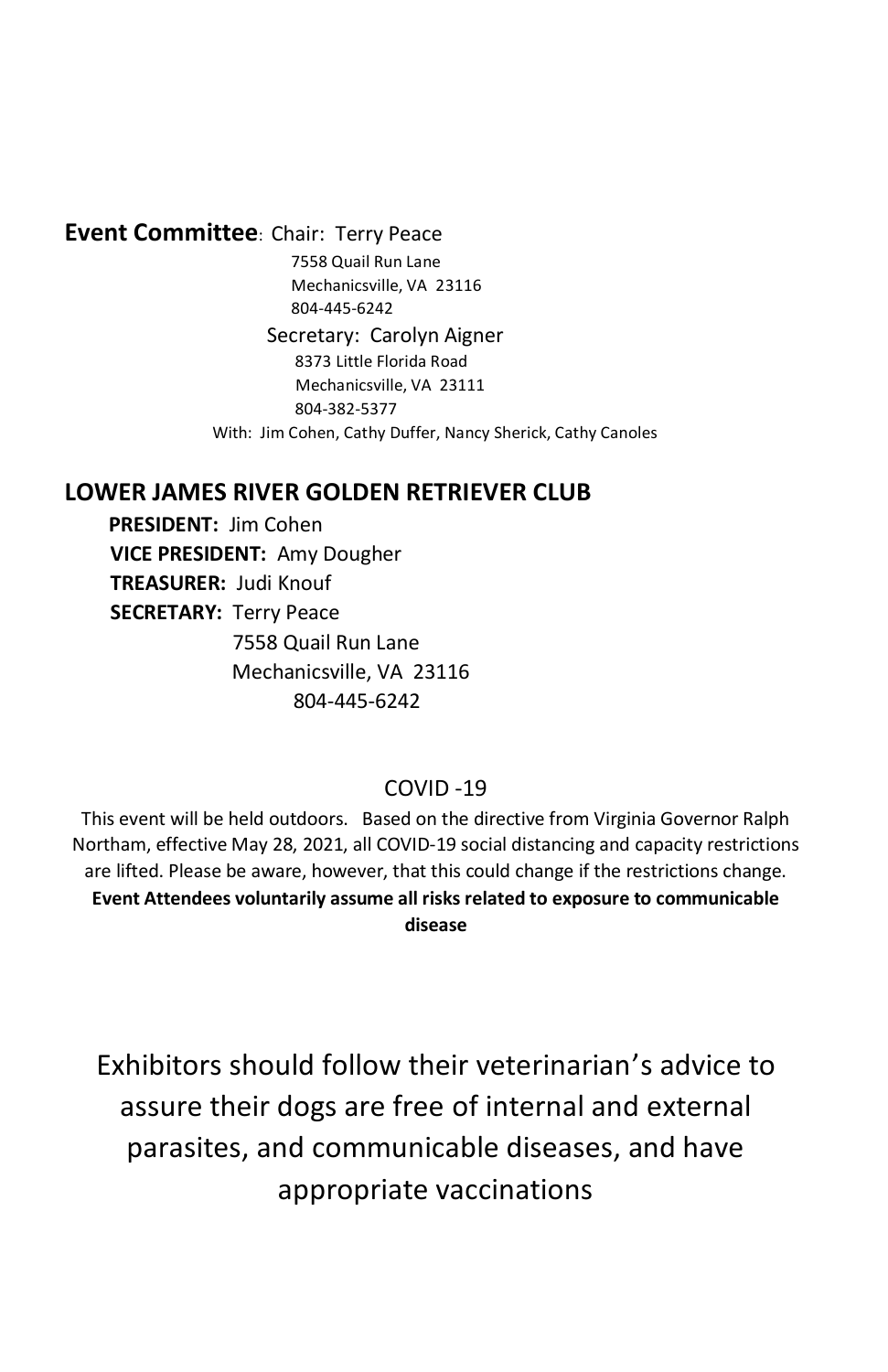All persons attending this dog show/trial hereby waive any claim for damages against The Lower James River Golden Retriever Club or its members, in the event a motor vehicle must be entered to rescue a dog from overheating or suffocation due to improper ventilation

**Entry Fees of \$20 per dog per class entered may be paid by cash or check. Checks may be made payable to LJRGRC. Entries, which must be made on an official AKC entry form, must be mailed or hand delivered to be received by the show secretary by 12 pm on Wednesday, May 21, 2022.** 

**SHOW SECRETARY:** Carolyn Aigner 8373 Little Florida Road Mechanicsville, VA 23111 804-382-5377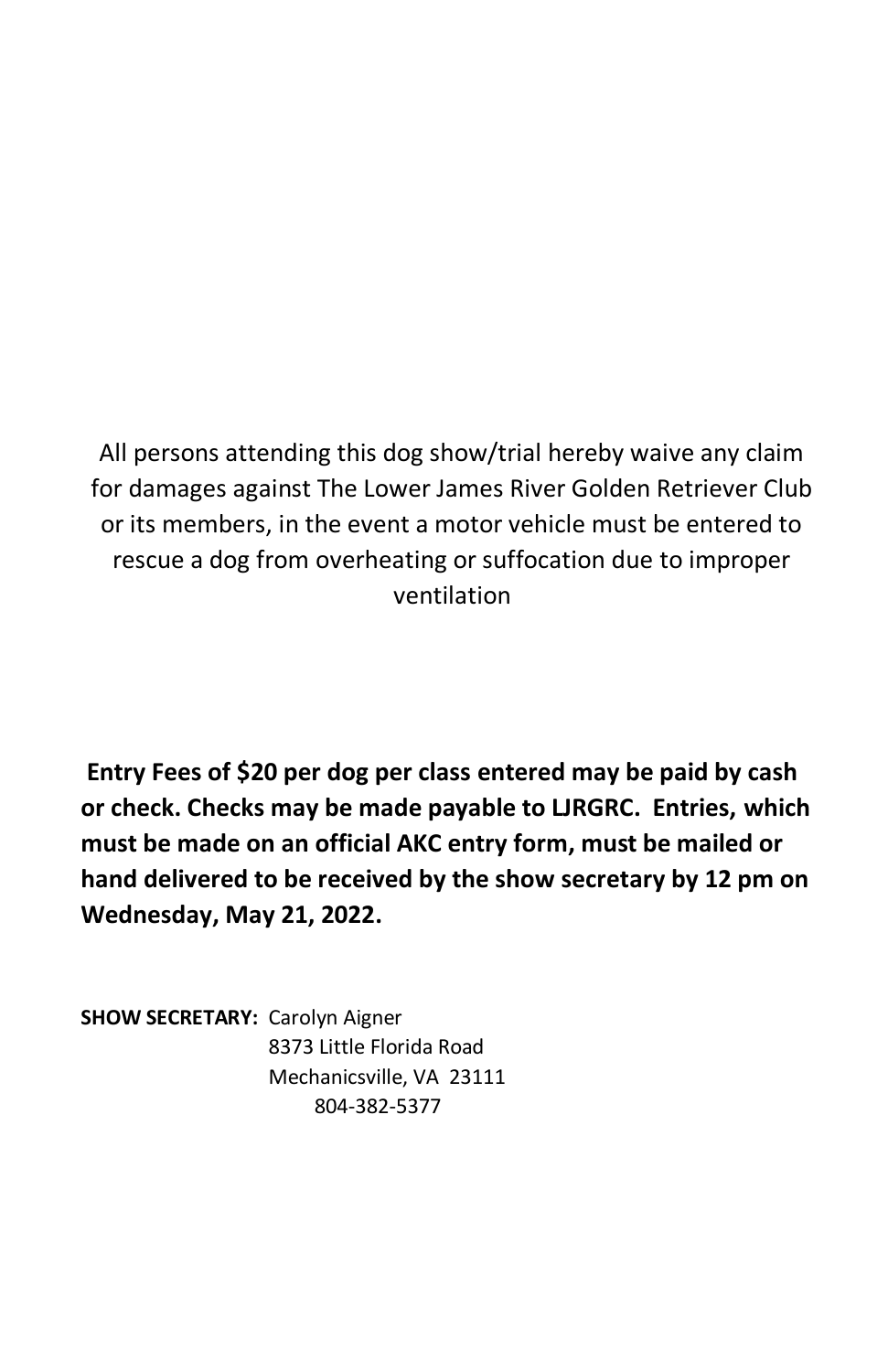

#### **OFFICIAL ENTRY FORM**

I ENCLOSE \$ \_\_\_\_\_\_\_\_ for entry fees

IMPORTANT-Read Carefully Instructions on Reverse Side Before Filling Out. Numbers in the boxes indicate sections of the instructions relevant to the information needed in that box (PLEASE PRINT)

| BREED <sup>5</sup>                                                        | VARIETY <sup>1</sup>                                                                                                                                                                                                                                                                                                                                                                                                                                                                                                                                                                                                                                                                                                                                                                                                                                                                                                     |                                       | <b>SEX</b>                                                             |                              |  |
|---------------------------------------------------------------------------|--------------------------------------------------------------------------------------------------------------------------------------------------------------------------------------------------------------------------------------------------------------------------------------------------------------------------------------------------------------------------------------------------------------------------------------------------------------------------------------------------------------------------------------------------------------------------------------------------------------------------------------------------------------------------------------------------------------------------------------------------------------------------------------------------------------------------------------------------------------------------------------------------------------------------|---------------------------------------|------------------------------------------------------------------------|------------------------------|--|
| $DOG^{\overline{2,3}}$<br>SHOW<br>CLASS                                   |                                                                                                                                                                                                                                                                                                                                                                                                                                                                                                                                                                                                                                                                                                                                                                                                                                                                                                                          | CLASS <sup>3</sup><br><b>DIVISION</b> | Weight, color, etc.                                                    |                              |  |
| <b>ADDITIONAL CLASSES</b>                                                 | OBEDIENCE CLASS (Jump Height)                                                                                                                                                                                                                                                                                                                                                                                                                                                                                                                                                                                                                                                                                                                                                                                                                                                                                            |                                       | RALLY CLASS (Jump Height)                                              | JR. SHOWMANSHIP CLASS        |  |
| NAME OF (See Back)<br><b>JUNIOR HANDLER (If any)</b>                      |                                                                                                                                                                                                                                                                                                                                                                                                                                                                                                                                                                                                                                                                                                                                                                                                                                                                                                                          |                                       |                                                                        | JR. HANDLER<br><b>NUMBER</b> |  |
| FULL.<br>NAME<br>OF DOG                                                   |                                                                                                                                                                                                                                                                                                                                                                                                                                                                                                                                                                                                                                                                                                                                                                                                                                                                                                                          |                                       |                                                                        |                              |  |
| AKC <sup>®</sup> NO.<br>PALILP NO.                                        | Enter number here                                                                                                                                                                                                                                                                                                                                                                                                                                                                                                                                                                                                                                                                                                                                                                                                                                                                                                        | DATE OF<br><b>BIRTH</b>               |                                                                        |                              |  |
| <b>FOREIGN REG NO. &amp; COUNTRY</b>                                      |                                                                                                                                                                                                                                                                                                                                                                                                                                                                                                                                                                                                                                                                                                                                                                                                                                                                                                                          |                                       | PLACE OF<br>BIRTH (list country)<br>Do not print the above in catalog. |                              |  |
| <b>BREEDER</b>                                                            |                                                                                                                                                                                                                                                                                                                                                                                                                                                                                                                                                                                                                                                                                                                                                                                                                                                                                                                          |                                       |                                                                        |                              |  |
| SIRE                                                                      |                                                                                                                                                                                                                                                                                                                                                                                                                                                                                                                                                                                                                                                                                                                                                                                                                                                                                                                          |                                       |                                                                        |                              |  |
| <b>DAM</b>                                                                |                                                                                                                                                                                                                                                                                                                                                                                                                                                                                                                                                                                                                                                                                                                                                                                                                                                                                                                          |                                       |                                                                        |                              |  |
| <b>ACTUAL OWNER(S)</b>                                                    |                                                                                                                                                                                                                                                                                                                                                                                                                                                                                                                                                                                                                                                                                                                                                                                                                                                                                                                          | (Please Print)                        |                                                                        |                              |  |
| OWNER'S ADDRESS                                                           |                                                                                                                                                                                                                                                                                                                                                                                                                                                                                                                                                                                                                                                                                                                                                                                                                                                                                                                          |                                       |                                                                        |                              |  |
| <b>CITY</b>                                                               |                                                                                                                                                                                                                                                                                                                                                                                                                                                                                                                                                                                                                                                                                                                                                                                                                                                                                                                          | <b>STATE</b>                          |                                                                        | ZIP                          |  |
| NAME OF OWNER'S AGENT<br>(IF ANY) AT THE SHOW                             |                                                                                                                                                                                                                                                                                                                                                                                                                                                                                                                                                                                                                                                                                                                                                                                                                                                                                                                          |                                       |                                                                        |                              |  |
|                                                                           | I CERTIFY that I am the actual owner of the dog, or that I am the duly authorized agent of the actual owner whose name I have entered<br>above. In consideration of the acceptance of this entry, I (we) agree to abide by the rules and regulations of the American Kennel<br>Club in effect at the time of this event, and by any additional rules and regulations appearing in the premium list for this event, and<br>further agree to be bound by the "Agreement" printed on the reverse side of this entry form. I (we) certify and represent that the dog<br>entered is not a hazard to persons or other dogs. This entry is submitted for acceptance on the foregoing representation and<br>Agreement. I (we) agree to conduct myself (ourselves) in accordance with all such Rules and Regulations (including all provisions<br>applying to discipline) and to abide by any decisions made in accord with them. |                                       |                                                                        |                              |  |
| SIGNATURE of owner or his/her agent<br>duly authorized to make this entry |                                                                                                                                                                                                                                                                                                                                                                                                                                                                                                                                                                                                                                                                                                                                                                                                                                                                                                                          |                                       |                                                                        |                              |  |
| TELEPHONE #                                                               |                                                                                                                                                                                                                                                                                                                                                                                                                                                                                                                                                                                                                                                                                                                                                                                                                                                                                                                          |                                       |                                                                        |                              |  |
| Are you a new exhibitor?                                                  | Yes<br>No                                                                                                                                                                                                                                                                                                                                                                                                                                                                                                                                                                                                                                                                                                                                                                                                                                                                                                                | Owner/Handled Eligible?               | Yes                                                                    | No.                          |  |
|                                                                           | E-MAIL Address (An acknowledgement or receipt of entry may be sent to this e-mail address):                                                                                                                                                                                                                                                                                                                                                                                                                                                                                                                                                                                                                                                                                                                                                                                                                              |                                       |                                                                        |                              |  |